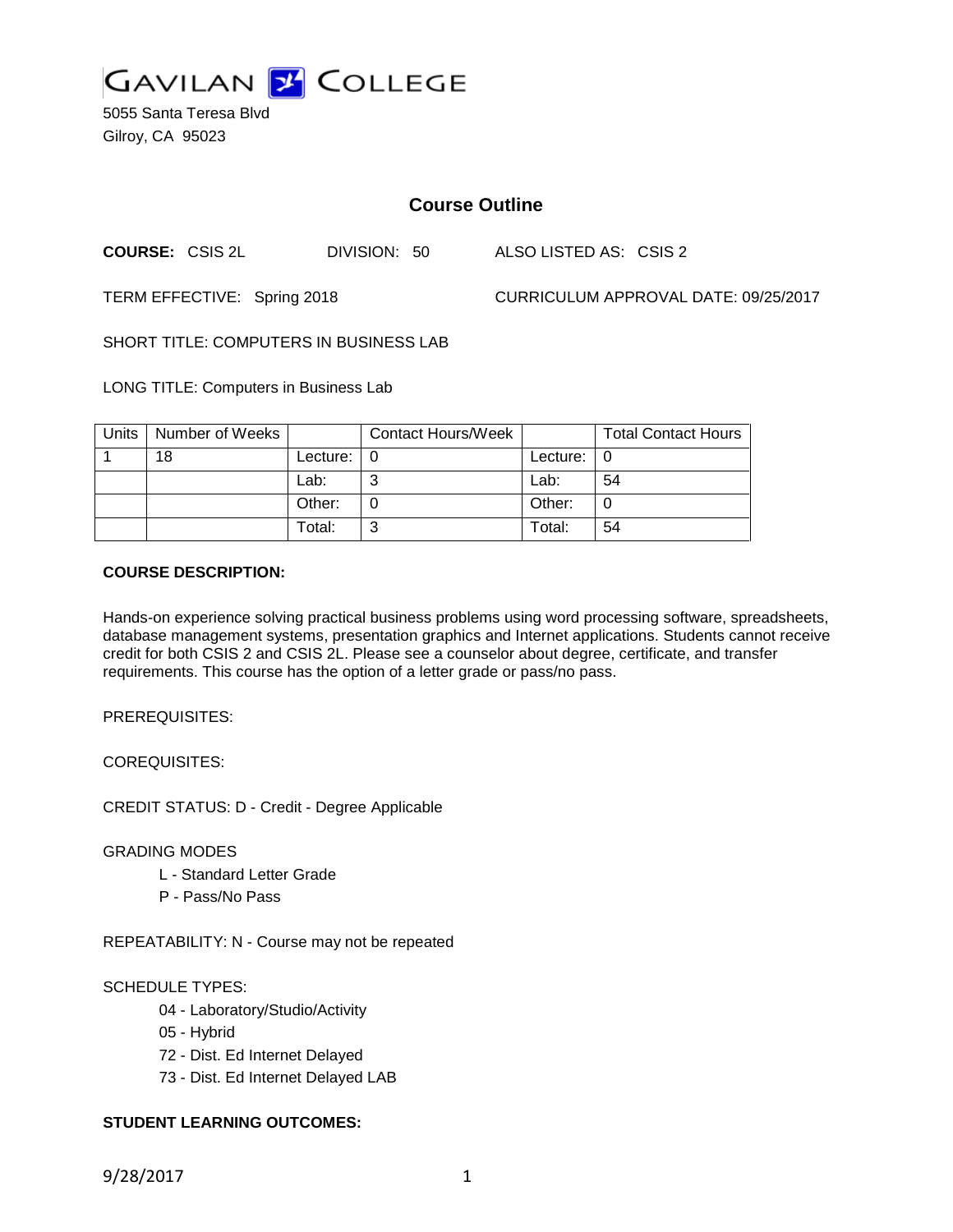Student will choose appropriate information technology applications and use them to solve common business problems Measure of assessment: projects, homework, lab exams Year assessed, or planned year of assessment: 2012

#### **CONTENT, STUDENT PERFORMANCE OBJECTIVES, OUT-OF-CLASS ASSIGNMENTS**

Curriculum Approval Date: 09/25/2017 LAB HOURS WEEK 1 (3 hours) LAB Internet Technology: Getting Started with Internet Explorer 8 Understanding Web Browsers Building an international community Exploring the Browser Understanding the status bar Viewing and Navigating Web Pages Setting the home page Using Tabbed Browsing Understanding URLs Closing pages when you have several open tabs Saving Favorite Web Pages Creating and organizing favorites Browsing Safely Phishing and the SmartScreen Filter Searching for Information Blocking pop-ups Getting Help and Exiting Internet Explorer Expanding the power of IE8 using Accelerators Printing a Web page Practice: Complete the lab assignment that incorporates the techniques described above. WEEK 2 (3 hours) LAB Creating Documents with Word Understanding Word Processing Software Planning a document Exploring the Word Program Window Starting a Document Saving a Document Windows Live and Microsoft Office Web Apps Selecting Text Formatting Text using the Mini Toolbar Creating a Document Using a Template Using the Undo, Redo and repeat commands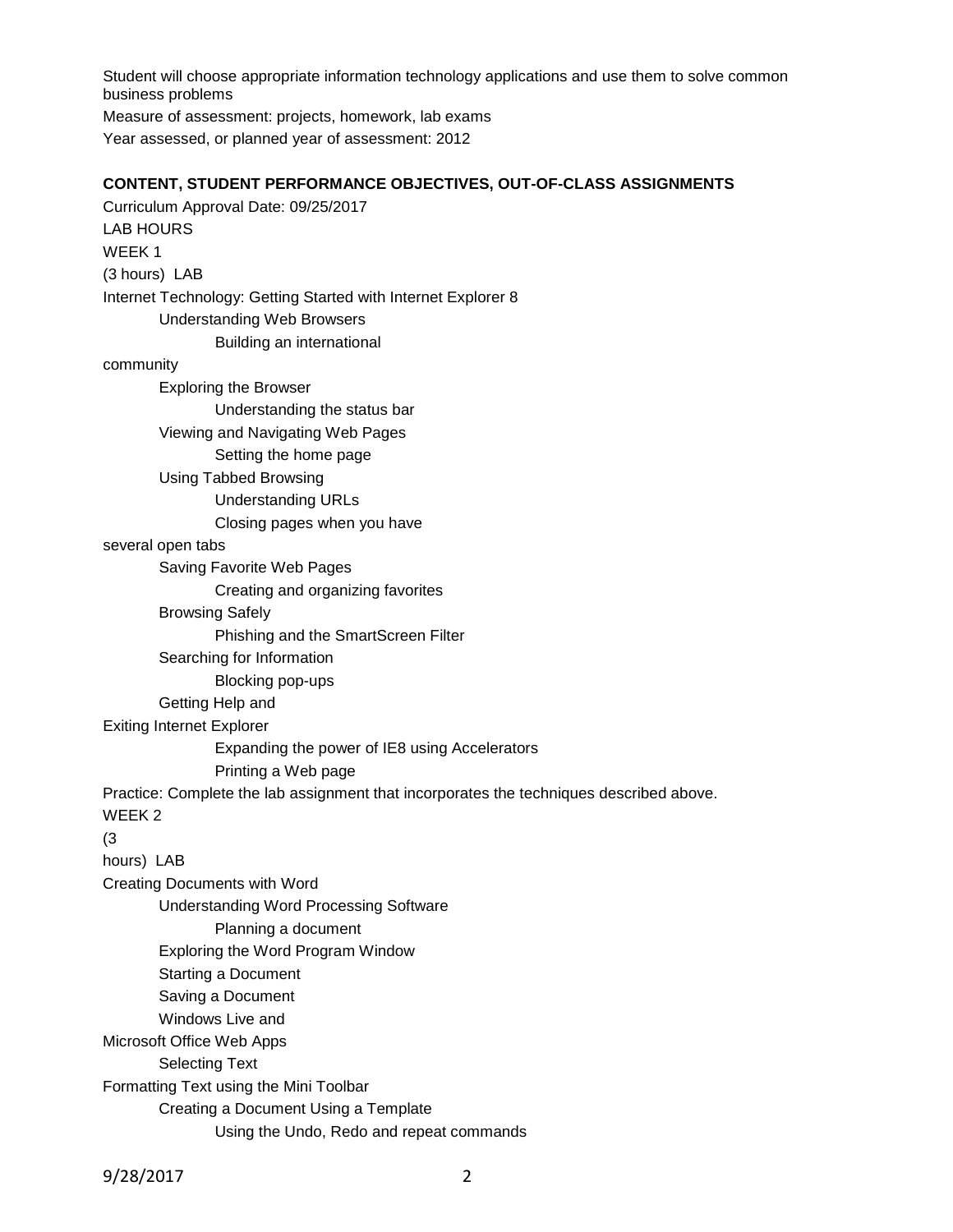# Viewing and Navigating a

# document

Using Word document views

Practice: Complete the lab assignment that incorporates the techniques described above.

#### WEEK 3

(3 hours) LAB

Editing Documents

Cutting and Pasting Text

Using

#### keyboard shortcuts

Copying and Pasting Text

Splitting the document window to copy and move items in a long document

Using the Office Clipboard

Copying and moving items between documents

# Finding

and Replacing Text

Navigating a document using the go To command

#### Checking Spelling and Grammar

Inserting text with Autocorrect

Researching Information

Adding Hyperlinks

Practice: Complete the

lab assignment that incorporates the techniques described above.

WEEK 4

(3 hours) LAB

Formatting Text and Paragraphs

Formatting with fonts

Copying Formats Using the Format Painter

Changing Line

and Paragraph Spacing

Formatting with Quick Styles

Aligning Paragraphs

Formatting a document using themes

Working with Tabs

Working with Indents

Clearing formatting

Adding Bullets and

#### Numbering

Adding borders and Shading

Inserting clip Art

Practice: Complete the lab assignment that incorporates the techniques described above.

WEEK 5

(3 hours) LAB

Formatting Documents

Setting

Document Margins

Changing orientation, margin settings, and paper size

Creating Sections and Columns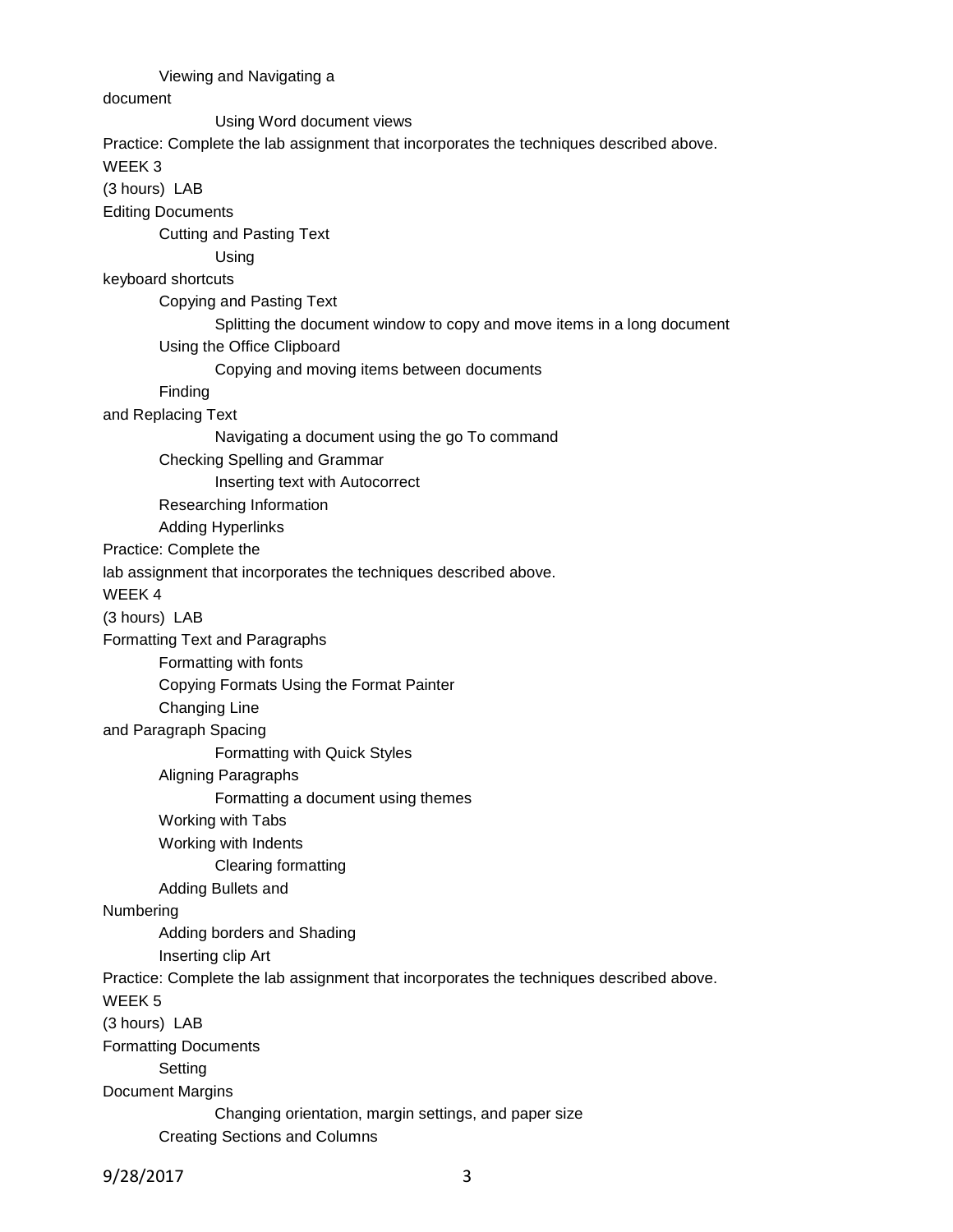Changing page layout settings for a section Inserting Page Breaks Controlling automatic pagination Inserting Page Numbers Moving around in a long documents Adding Headers and Footers Inserting a Table Adding Footnotes and Endnotes Inserting Citations Managing sources and Creating a Bibliography Working with Web sources Practice: Complete the lab assignment that incorporates the techniques described above. WEEK 6 (3 hours) LAB Getting Started with Excel Understanding Spreadsheet Software Touring the Excel Window Understanding Formulas Entering Labels and Values and Using the Sum Button Navigating a worksheet Editing Cell Entries Recovering unsaved changes to a workbook file Entering and Editing a Simple Formula Understanding named ranges Switching Worksheet Views Choosing Print Options Printing worksheet formulas Scaling to fit Practice: Complete the lab assignment that incorporates the techniques described above. WEEK 7 (3 hours) LAB Working with Formulas and Functions Creating a Complex Formula Reviewing the order of precedence Inserting a Function Typing a Function Using the COUNT and COUNTA functions Copying and Moving Cell Entries Inserting and deleting selected cells Understanding Relative and Absolute Cell References Using a mixed reference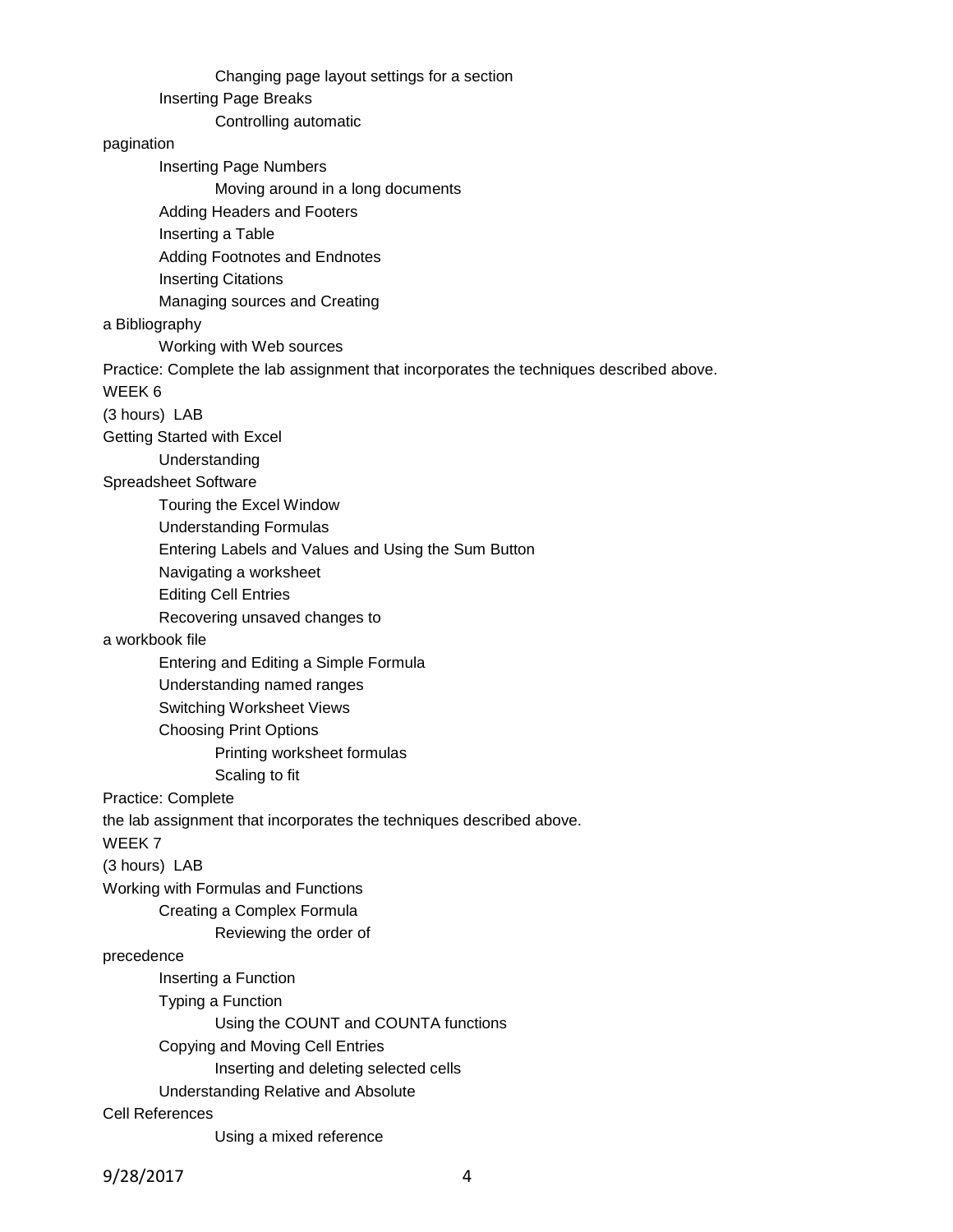Copying Formulas with Relative Cell References Using Paste Preview Using Auto Fill options Copying Formulas with Absolute Cell References Using the fill handle for sequential text or values Rounding a Value with a Function Creating a new workbook using a template Practice: Complete the lab assignment that incorporates the techniques described above. WEEK 8 (3 hours) LAB Formatting a Worksheet Formatting Values Formatting as a table Changing Font and Font Size Inserting and adjusting clip art and other images Changing Font Styles and Alignment Rotating and indenting cell entries Adjusting Column Width Changing row height Inserting and Deleting Rows and Columns Hiding and unhiding columns and rows Adding and editing comments Applying Colors, Patterns, and Borders Working with themes and cell styles Applying Conditional Formatting Managing conditional formatting rules Renaming and Moving a **Worksheet** Copying worksheets Checking spelling E-mailing a workbook Practice: Complete the lab assignment that incorporates the techniques described above. WEEK 9 (3 hours) LAB Working with **Charts** Planning a Chart Creating a Chart Creating sparklines Moving and Resizing a Chart Moving an embedded chart to a sheet Changing the Chart Design Creating a combination chart Working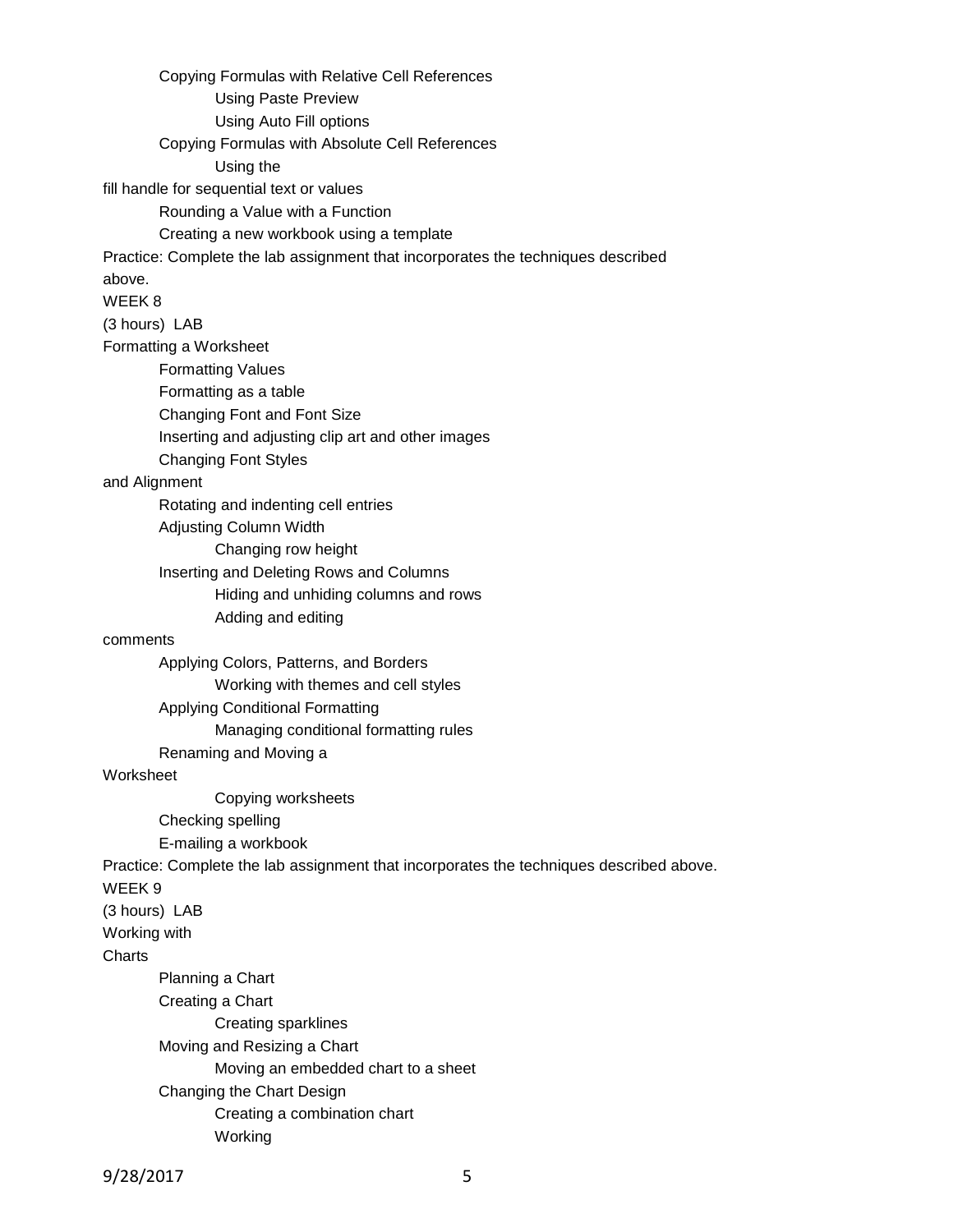with a 3-D chart Changing the Chart Layout Adding data labels to a chart Formatting a Chart Changing alignment and angle in axis labels and titles Annotating and Drawing on a Chart Adding SmartArt graphics Creating a Pie Chart Previewing a chart Practice: Complete the lab assignment that incorporates the techniques described above. WEEK 10 (3 hours) LAB Getting Started with Access Understanding Relational Databases Exploring a Database Creating a Database Creating a Table Creating a table in Datasheet View Creating Primary Keys Learning about field properties Relating Two Tables Enforcing referential integrity Entering Data Changing from Navigation mode to Edit mode Editing Data Resizing and moving datasheet columns Practice: Complete the lab assignment that incorporates the techniques described above. WEEK 11 (3 hours) LAB Using Access Building and Using Queries Using the Query Wizard Working with Data in a Query Using Query Design View Adding or deleting a table in a query Sorting and Finding Data Filtering Data Using wildcard characters Applying AND Criteria Searching for blank fields Applying OR **Criteria** Formatting a Datasheet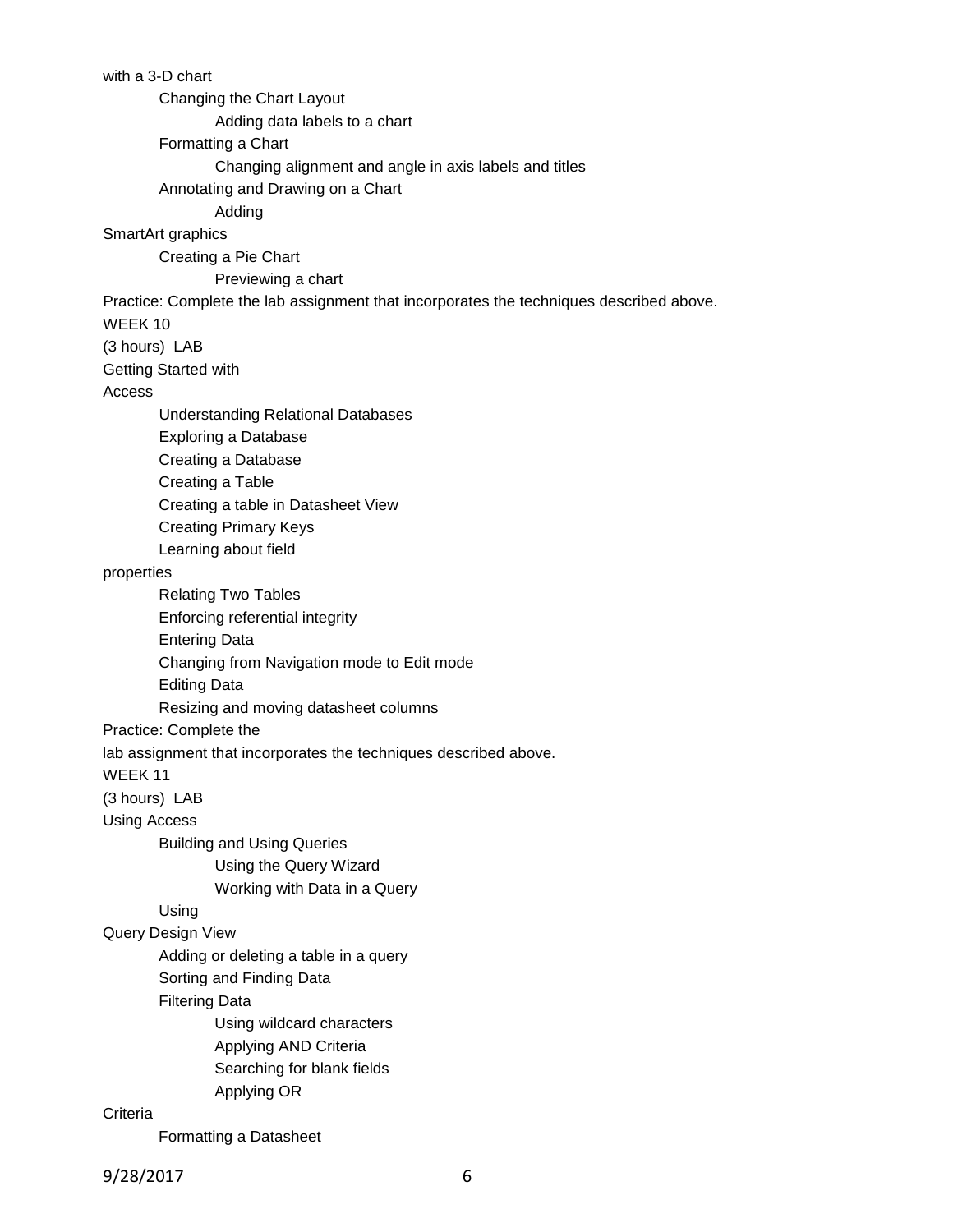Practice: Complete the lab assignment that incorporates the techniques described above.

WEEK 12

(4 hours) LAB

Using Access

Using Forms

Using the Form

Wizard

Creating a Split Form Using Form Layout View Adding Fields to a Form Bound versus unbound controls Modifying Form Controls Creating Calculations Modifying Tab Order

Inserting

an Image

Practice: Complete the lab assignment that incorporates the techniques described above.

WEEK 13

(3 hours) LAB

Using Reports in Access

Using the Report Wizard

Using Report Layout

View

Reviewing Report Sections Applying Group and Sort Orders Adding Subtotals and Counts Resizing and Aligning Controls Precisely moving and resizing controls Formatting a Report

Creating Mailing Labels

Practice: Complete the lab assignment that incorporates the techniques described above.

WEEK 14

(3 hours) LAB

Integrating Word, Excel, and Access

Integrating Data

Among Word, Excel, and Access

Importing an Excel Worksheet into Access

Copying a Word Table to Access

Linking an Access Table to Excel and Word

Linking an Access Table to Word

**Opening** 

linked files and enabling content

Practice: Complete the lab assignment that incorporates the techniques described above.

WEEK 15

(3 hours) LAB

Creating a Presentation in PowerPoint

**Defining** 

Presentation Software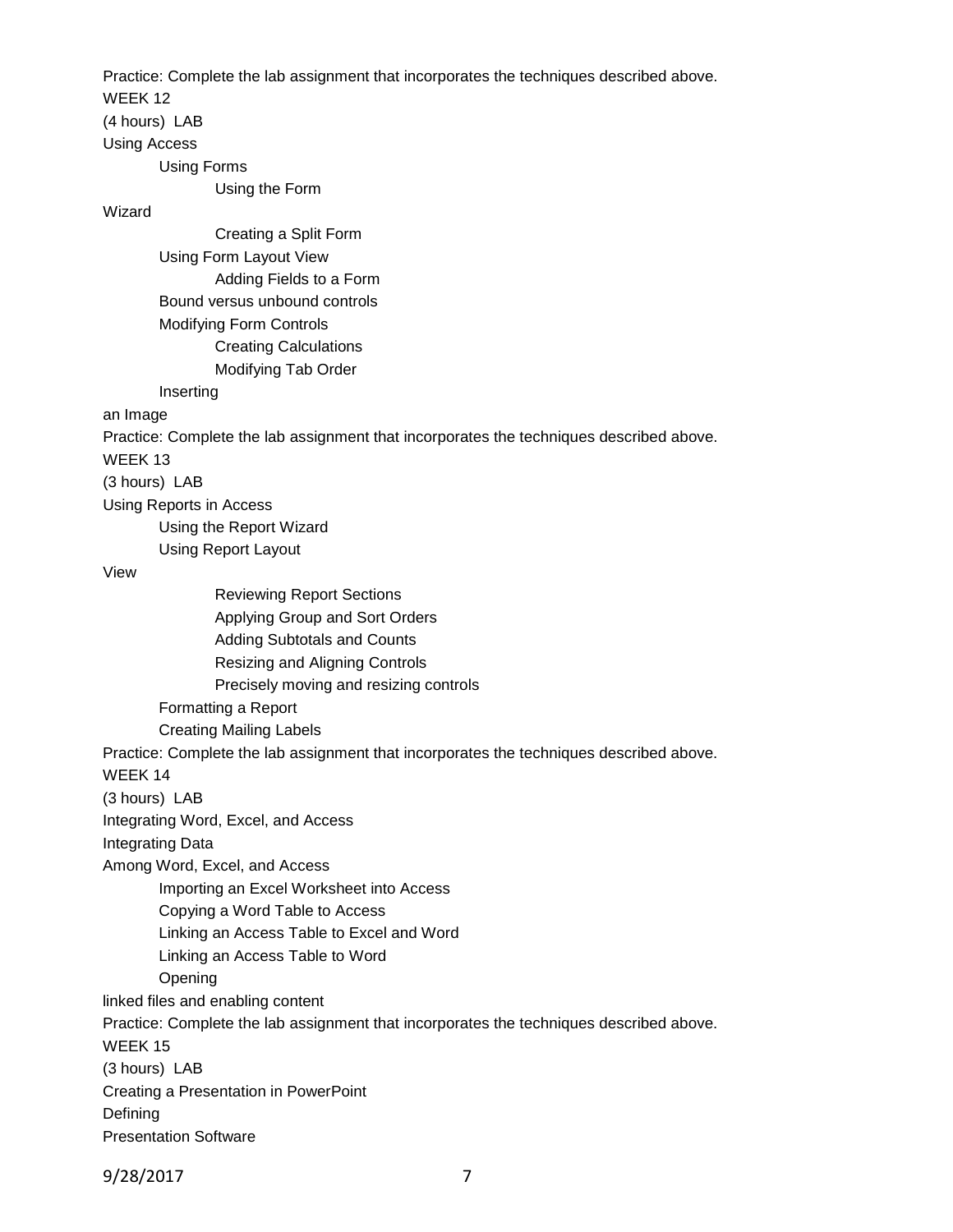Planning an Effective Presentation Understanding copyright Examining the PowerPoint Window Viewing your presentation in grayscale or black and white Entering Slide

#### Text

Saving fonts with your presentation Adding a New Slide Applying a Design Theme Customizing themes Comparing Presentation Views Printing a PowerPoint Presentation Windows Live and Microsoft Office Web Apps Practice: Complete the lab assignment that incorporates the techniques described above. WEEK 16 (3 hours) LAB Modifying a Presentation Entering Text in the Outline Tab Setting permissions Formatting Text Replacing text and fonts Converting Text to SmartArt Choosing SmartArt graphics Inserting and Modifying Shapes Changing the size and position of shapes Editing and Duplicating Shapes Understanding PowerPoint objects Aligning and Grouping Objects Distributing objects Adding Slide Headers and Footers Entering and printing notes Using Proofing and Language Tools Checking spelling as you type Practice: Complete the lab assignment that incorporates the techniques described above. WEEK 17 (3 hours) LAB Internet Technology: E-Mail Communicating with E-Mail Compiling an E-Mail Address Book Creating and Sending a Message Understanding message headers Managing E-Mail Folders Sorting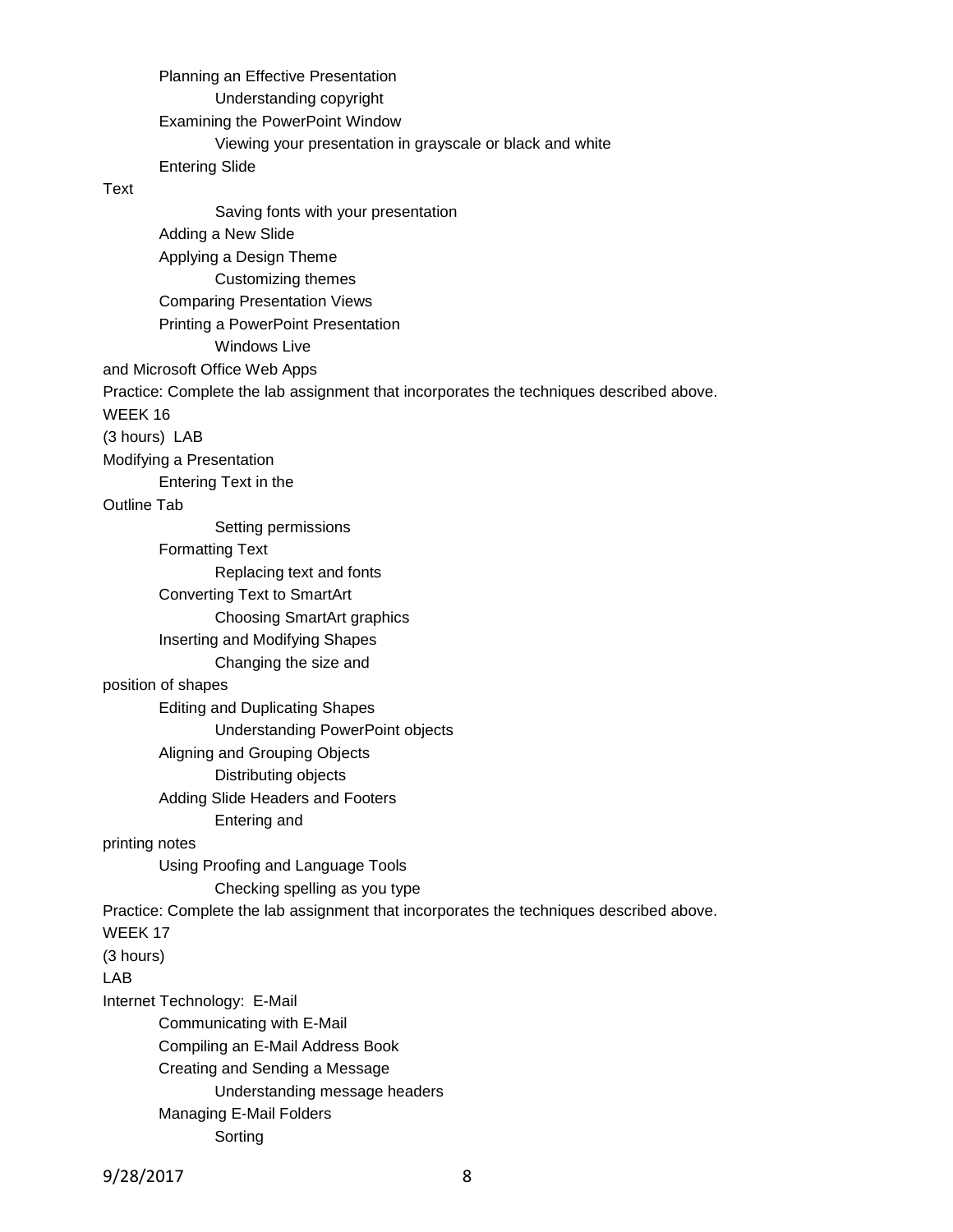your mail

Receiving and Replying to a Message Setting up vacation responses Forwarding a Message Flagging or labeling messages Sending a Message with an Attachment Reviewing options when sending messages Employing Good EMail Practices Controlling your message Creating distribution lists

Practice: Complete the lab assignment that incorporates the techniques described above.

#### **METHODS OF INSTRUCTION:**

Lecture, demonstration, discussion.

#### **OUT OF CLASS ASSIGNMENTS:**

Required Outside Hours: Assignment Description: Each week, students will read assigned chapters from the text. They will complete lab assignments in which they must use the features of the MS Office suite that are introduced in the weekly reading material.

# **METHODS OF EVALUATION:**

Writing assignments Percent of total grade: 15.00 % Writing assignments: 15% - 20% Essay exams Problem-solving assignments Percent of total grade: 25.00 % Problem-solving demonstrations: 25% - 60% Quizzes Exams Skill demonstrations Percent of total grade: 10.00 % Skill demonstrations: 10% - 20% Class performance Performance exams Objective examinations Percent of total grade: 40.00 % Objective examinations: 40% - 60% Multiple choice True/false Matching items Completion Other methods of evaluation

# **REPRESENTATIVE TEXTBOOKS:**

Required Representative Textbooks Beskeen and Cram. Illustrated Microsoft Office 365 & Office 2016: Introductory 1st Edition. Course Technology,2016. Reading Level of Text, Grade: Reading level of text, Grade: 12+ Verified by: Verified by:Venable

# **ARTICULATION and CERTIFICATE INFORMATION**

Associate Degree: CSU GE: IGETC: